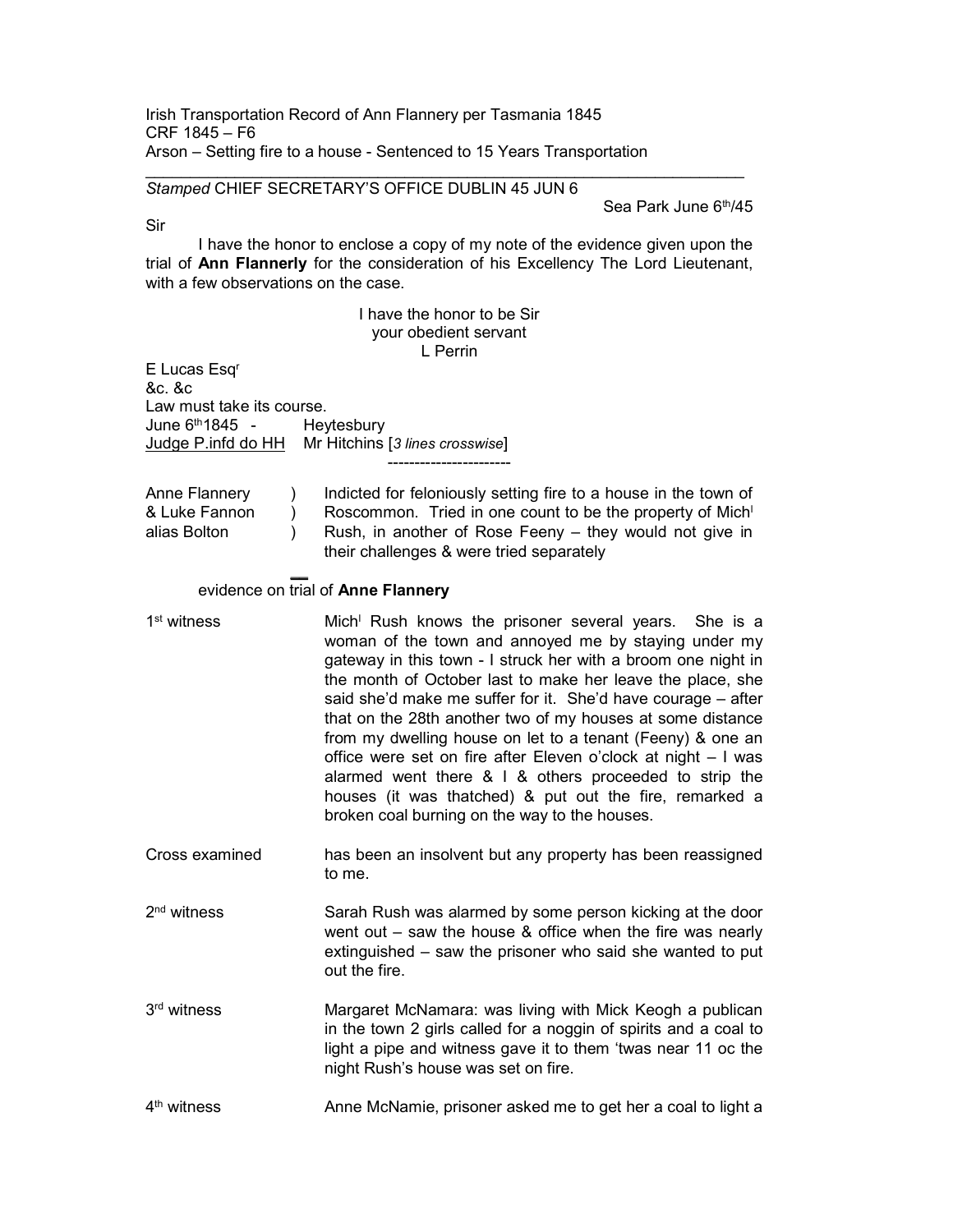|                         | pipe. I got it for her and she went down the lane to Rush's<br>premises. She had before said she would do an injury to<br>Rush. She divided the coal gave half to Luke Bolton and put<br>the other half in the thatch herself.                                                                                               |
|-------------------------|------------------------------------------------------------------------------------------------------------------------------------------------------------------------------------------------------------------------------------------------------------------------------------------------------------------------------|
| Not Cross examined      |                                                                                                                                                                                                                                                                                                                              |
| 5 <sup>th</sup> witness | Hannah Flanagan saw prisoner the night of the fire, drank<br>with her. She asked me to go for a coal. I and 3 <sup>rd</sup> witness got<br>it & gave it to her and she said she'd go down the gaol lane<br>to light a pipe for Bolton $-$ saw her afterwards going down<br>Rush's lane in 1/4 of an hour after saw the fire. |
| Cross exam'd            | heard she was accused as well as McNamie & was taken up<br>by the police and kept till she told all about it.                                                                                                                                                                                                                |
| 6 witness               | Rose Feeny the roof of her house was partly burned witness<br>pays rent for it to Mr Rush.                                                                                                                                                                                                                                   |
| Defence                 |                                                                                                                                                                                                                                                                                                                              |
| 1 witness               | Mary Kearney: Mr Bolton came up and said she'd do<br>what she asked for me.                                                                                                                                                                                                                                                  |

## Verdict guilty

 Luke Fannon alias Bolton was then put on his Trial before another Jury & acquitted – The evidence was nearly the same as that against Flannerly but he produced witnesses to character – I had no reason to disapprove of the verdict against Flannerly – the crime was very dangerous; arson in a town- she might have been indicted capitably, as Rose Feeny was in the house, & might have perished had the fire not been [?extin]guished.

 There was no suggestion of any weakness of mind. Doctor Lloyd might have been examined as a witness – she appeared a strong & able woman & handsome person – he does not say that he has observed any symptoms or trace of epilepsy – she appears to have been a confirmed woman of the town. I cannot say that in my opinion there are any circumstances to render a mitigation of the sentence desirable or proper.

L Perrin

---------------------

Stamped CHIEF SECRETARY'S OFFICE DUBLIN 45 APR 3

To His Excellency Earl Heytesbury Lord Lieutenant General and General Governor of Ireland The Petition of Patrick Flannery of Roscommon

Most Humbly Sheweth

 That your Excellency's Petitioner has served many years in the Army – with credit to himself and the Corps (The 6 Dragoon Guards) in which he served until discharged at the General Reduction in the year 1814 – and in consequence of not having served his Second Period, got no Pension. That he